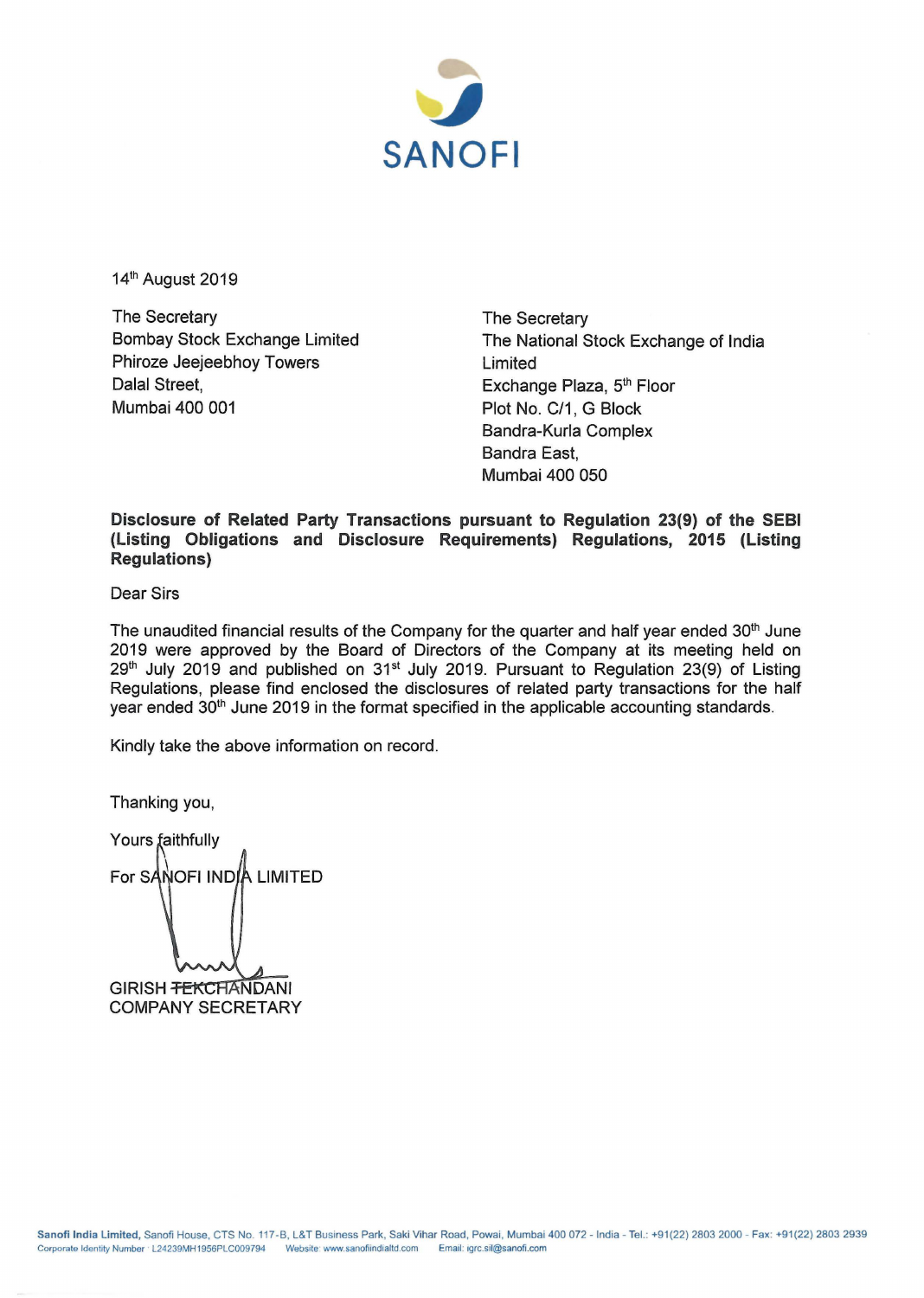#### **Related Party Disclosures**

- **i. Parties where control exists:** 
	- a) Sanofi S.A. France, ultimate holding Company
	- b) Hoechst GmbH, Germany, holding Company

# ii. **Other related parties in Sanofi Group where common control exists and with whom transactions have taken place during the year.**

 $(7$  in Million)

Sanofi-Aventis Singapore pte. Limited Francopia S.A.R.L. Sanofi-Aventis Deutschland GmbH Sanofi-Aventis Groupe S.A. Sanofi Lanka Limited Sanofi-aventis U.S.Inc. Sanofi Chimie S.A Sanofi Pasteur India Private Limited Sanofi-Synthelabo (India) Private Limited Sanofi Winthrop Industrie S.A. Sanofi-Aventis Pakistan Limited Sanofi-Aventis Recherche et Développement S.A. Sanofi-Aventis Spa Shantha Biotechnics Private Limited Sanofi India Limited Provident Fund

#### **iii. Key management personnel of the Company for the year**

- 
- Mr. Rajaram Narayanan Managing Director<br>Mr. Ashwani Sood - Whole Time Director ( till the closure of business hours of May 31, 2019)
- Mr. Charles Billard Whole Time Director and CFO
- Mr. Girish Tekchandani Company Secretary

#### **iv. Non-Executive Directors**

- Mr. Thomas Rouckout
- Mr. Cyril Grandchamp-Desraux
- Dr. Shailesh Ayyangar

### **v. Independent Directors**

Mr. Aditya Narayan Mr. Rangaswamy R. Iyer Mrs. Usha Thorat

### **vi. Transactions durina the vear**

| <b>Particulars</b>                                                                                                                                                | June 30, 2019                |
|-------------------------------------------------------------------------------------------------------------------------------------------------------------------|------------------------------|
| <b>Ultimate Holding Company</b><br>Dividend paid                                                                                                                  | $\ast$                       |
| <b>Holding Company</b><br>Dividend paid                                                                                                                           | 918                          |
| <b>Other related Parties</b><br><b>Sale of Products</b><br>Sanofi-Aventis Singapore Pte. Limited<br>Others<br>Total                                               | 3,835<br>303<br>4,138        |
| <b>Purchase of Raw Materials and Traded Goods</b><br>Sanofi-Aventis Singapore Pte. Limited<br>Others<br>Total                                                     | 3,480<br>3,488               |
| <b>Expenses recharged to other companies</b><br>Sanofi-Synthelabo (India) Private Limited                                                                         | $\ast$                       |
| <b>Sale of Services</b><br>Sanofi-Synthelabo (India) Private Limited<br>Sanofi Pasteur India Private Limited<br>Sanofi Winthrop Industrie S.A.<br>Others<br>Total | 592<br>96<br>69<br>34<br>791 |
| <b>Rent Income</b><br>Sanofi-Synthelabo (India) Private Limited                                                                                                   | 4                            |
| Loans repaid<br>Sanofi Pasteur India Private Limited<br>Mr. Ashwani Sood<br>Total                                                                                 | 500<br>500                   |
| Interest income on loans<br>Shantha Biotechnics Private Limited<br>Sanofi Pasteur India Private Limited<br><b>Total</b>                                           | 210<br>5<br>215              |